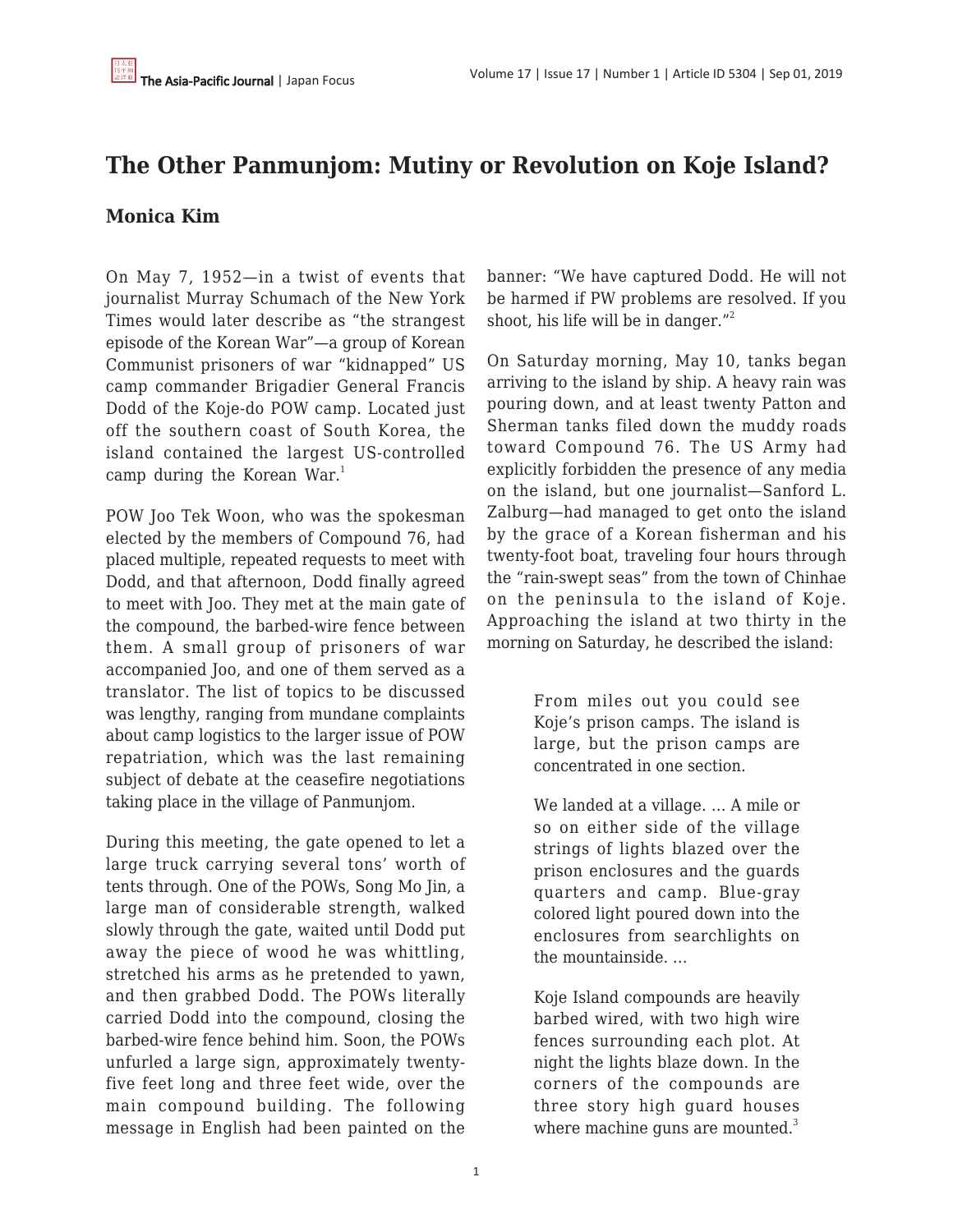Army jeeps manned by armed military personnel were patrolling the entire length of the coast surrounding the camp, and armed foot patrols could be seen also. To Zalburg's eyes, Koje Island had become a military fortress, or in the words of Icle Davis of the 156th Military Police Detachment, Koje was an "Alcatraz" for the Korean War. $4$ 

Before being escorted off the island with a scolding by the US Army, Zalburg was able to talk with a few US infantry officers. One infantry officer who had been on duty at Compound 76 during Dodd's captivity told Zalburg that "he could see Dodd plainly. The General's clothes were freshly washed, he said. Dodd was about 100 yards away and surrounded by a great mass of Communists. None of the Reds laid a hand on Dodd." The juxtaposition between the seeming order and calm within Compound 76 and the demonstration of sheer force by the over twenty armed US tanks moving steadily toward Compound 76 was the scene that greeted Zalburg on that Saturday morning.

Rumors of the POWs' capture of Dodd and a brief press release by the US Army sent the US press into a frenzy. The front page of the Los Angeles Times on May 9, 1952, blared: 8TH ARMY ORDERED TO FREE GENERAL HELD BY RED POWS. By and large, the reaction was one of disbelief. "Sensational," "bizarre," "incredible," and "fantastic"—a vocabulary of the unbelievable, the unfathomable, was mobilized by the editorial desks and the journalists who had the task of reporting the event to the American public.<sup>5</sup> Each newspaper and each statement issued by the US Army echoed the similar sentiment—why had the POWs kidnapped the camp commander? Every newspaper stressed that the POWs had made a rather unusual request: "It was disclosed that the Communists had asked for 1,000 sheets of paper [presumably writing paper] and that this already had been sent to the island. … The purpose was not clear but the requisite order

was issued by General Colson."<sup>6</sup> By the next day on May 10, the Atlanta Daily World was calling the kidnapping "a bizarre episode."<sup>7</sup>

At the press conference General van Fleet held with the media, Lieutenant Colonel James McNamara, van Fleet's public relations officer, described the situation as such: "The Communists are talking with General Dodd. Apparently they are trying to get as much as they can. General Dodd is apparently holding out and talking to them. It is a one-day Panmunjom." <sup>8</sup> Even the US Army personnel on the island of Koje were not clear on what the demands of the POWs were. According to Zalburg, "one officer said that the Communists 'keep making demands, sort of like at Panmunjom.'"<sup>9</sup> The cluster of tents at the village of Panmunjom where the armistice negotiations were taking place had become a symbol of a certain type of negotiating. And indeed, the corollary between the activities within Compound 76 on Koje-do and the negotiations in the tents at Panmunjom signaled a set of stakes in the conflict that challenged the bounds of the imagination of the US mainstream press.

The term "prisoner of war," in this historical moment, did not merely describe a category of wartime status. During the Korean War, the figure of the prisoner of war became central to explaining the meaning of the conflict itself, whether it be anti-imperial resistance, anti-Communist Cold War conflict, or a civil war. This story moves from the negotiating tents at Panmunjom to Compound 76 at United Nations Command Camp #1 on the island of Koje. A close reading and microhistorical study of the Panmunjom negotiations over POWs and the Dodd incident itself reveal that the conversation and conflict effectively revolved around the structural legacies of the 1945 division of Korea at the 38th parallel and the subsequent foreign occupations on the peninsula by the United States and the Soviet Union. The stakes were about the meanings of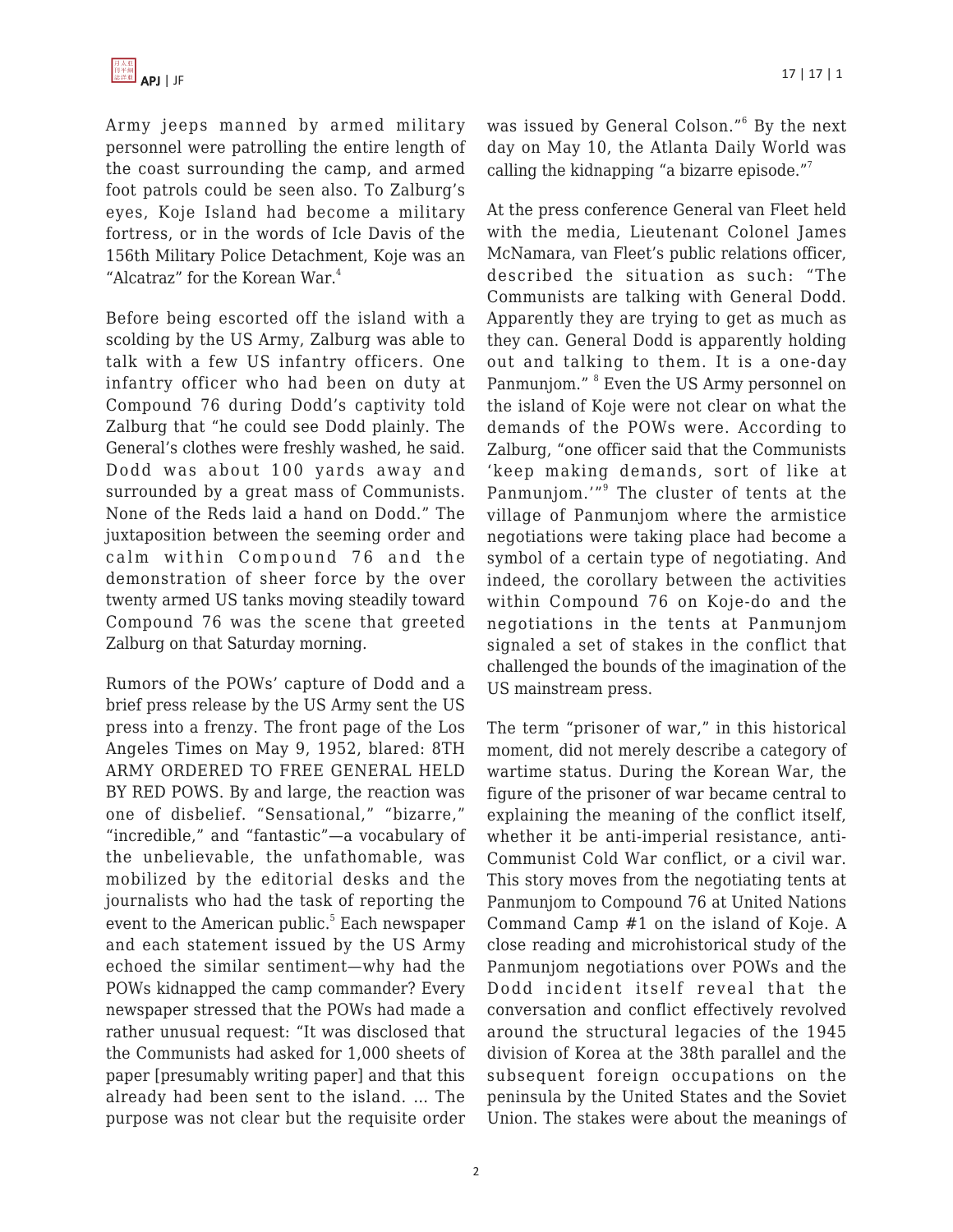effective postcolonial liberation and sovereignty as the legitimacy of the 1948 elections held in the north and south respectively was forced onto the table of war by both the POWs at Koje and the negotiators at Panmunjom.

However, diplomats and policy makers fashioned the figure of the prisoner of war as central to the moral discourse underpinning the Cold War. On May 7, 1952, in the pressroom of the White House, perhaps no less than twelve hours after the kidnapping on Koje Island, President Harry Truman made a statement regarding the ongoing armistice talks in Korea. "There shall not be a forced repatriation of prisoners of war—as the Communists have insisted," he announced. "To agree to forced repatriation would be unthinkable. It would be repugnant to the fundamental moral and humanitarian principles which underlie our action in Korea. … We will not buy an armistice by turning over human beings for slaughter or slavery."<sup>10</sup> The prisoner of war was, essentially, a propaganda item on the negotiating table inside the tents at the village of Panmunjom. But the controversy surrounding the voluntary repatriation issue signaled a more fundamental problem than a simple claim to morality in the post–World War II global order.

The cease-fire negotiations had begun on July 10, 1951, and by the end of the year all parties had agreed on the location of the cease-fire line near the 38th parallel. A single item of debate—Agenda Item 4, which concerned the matter of prisoners of war—was still on the table. However, on January 2, 1952, US delegates presented a new demand—voluntary repatriation. The Chinese and North Korean delegates pointed out that the 1949 Geneva Conventions on the Treatment of Prisoners of War required mandatory repatriation. The POWs at Koje Island were all too aware of this proposal. Starting in December 1951, the United States, eager to make preliminary estimates of how many POWs would choose not to repatriate, began sending interrogation teams to Koje Island to conduct "repatriation screening." Certain POW compounds resisted the entrance of these military interrogation teams. By February 1952, the US sent a memo from Panmunjom pushing for the preliminary screening of all POWs.

On February 18, US and Republic of Korea Army (ROKA) military interrogation teams accompanied by 850 US troops from the Third Battalion of the 27th Infantry arrived at Compound 62 at 5:30 a.m. Compound 62—which housed Korean Communist civilian internees (CI), people who had been formerly classified as "prisoners of war" but whose status was changed to "civilian internee"—had been one of the compounds which had successfully barred the entrance of the interrogation teams in December 1951. The arrival of the troops at the compound before daybreak was part of the strategy to take the 5,600 civilian internees within the compound area by surprise. The received orders stated that the military personnel must take control of the compound, line up the civilian internees for breakfast, and conduct them to the latrines afterward. Then, according to the testimony of Lieutenant Colonel Norman Edwards, the orders explicitly instructed, "When breakfast is finished and everything is ready, conduct the polling team to each area and begin polling. … Keep the CI's squatting or lying down." $11$ 

However, the plan did not unfold as anticipated. By 9:00 a.m., one US Army enlisted man was killed, fifty-five civilian internees killed, four US Army enlisted men wounded, and 140 civilian internees wounded—of whom twenty-two later died of the inflicted wounds. Alerted to the presence of US military troops surrounding the compound, the internees met the troops with homemade cudgels, barbedwire flails, and hundreds of stones. The majority of the internees died from wounds inflicted from concussion grenades. On May 7, 1952, at the barbed wire fence while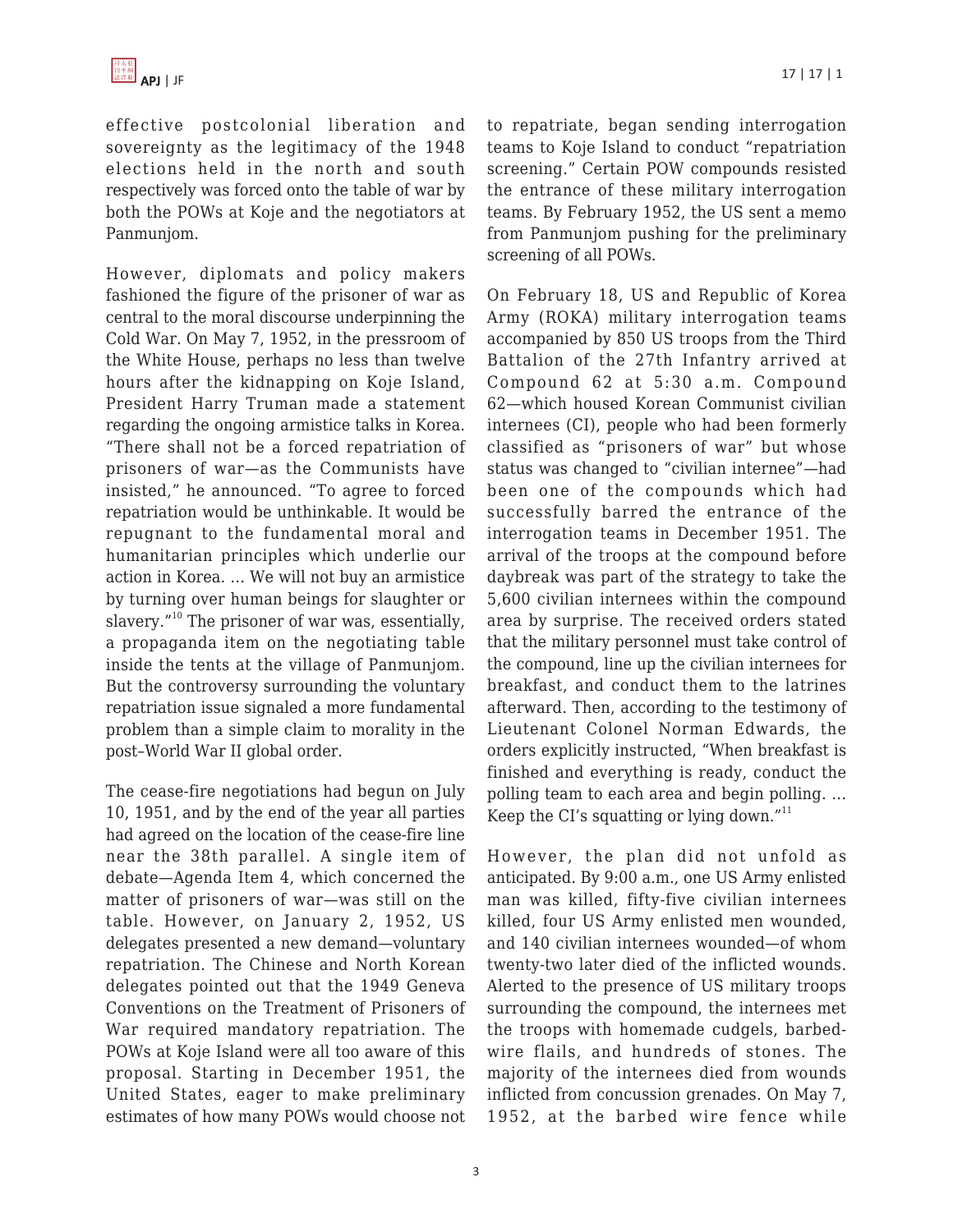

conversing with Brigadier General Dodd, POW Joo Tek Woon was clear that he wanted to discuss the cessation of repatriation interrogation screening, given the deaths from February 1952 and the ongoing negotiations at Panmunjom. In his own May 7, 1952 statement on the Dodd kidnapping, President Truman announced, "The United Nations Command has observed the most extreme care in separating those prisoners who have said they could forcibly oppose return to Communist control," revealing that he clearly understood how the kidnapping of Dodd was a possible threat to this characterization of US military control. It was absolutely necessary to maintain that the Korean Communist POWs responsible for kidnapping Dodd were fanatics.<sup>12</sup>

The story of the Dodd kidnapping was the invention of different strategies of war and diplomacy—but the site of invention was neither the battlefield nor the negotiating table with career diplomats and politicians. Instead, the questions of sovereignty, decolonization, and self-determination were played out in the POW camp on Koje Island and the tents at Panmunjom. The Dodd kidnapping revealed how the Korean War was a conflict that the 1949 Geneva Conventions had not anticipated. As the issue of POW repatriation became the focus of the Panmunjom negotiations, the 1949 Geneva Conventions became a central reference point. But it soon became clear that the prescriptions of the 1949 Geneva Conventions did not encompass the very real geopolitical shifts of the decolonizing world. The 1949 Geneva Conventions still essentially regarded warfare as a conflict occurring between two sovereign nation-states, and the Korean War would prove to be the first, direct challenge to its prescriptions formulated by the "international community." With the future of the 38<sup>th</sup> parallel, the line of division proposed by the occupying US military forces upon Korea's liberation from Japanese colonial rule, in question, the political issue of postcolonial sovereignty on the Korean peninsula was central to all of the conflicts playing out in the Korean War, whether it was a civil war, a Cold War "hot war," or an anti-imperial revolution. As the United States and the United Nations sat down at Panmunjom with representatives from the Democratic People's Republic of Korea, the situation brought into stark relief that high-level negotiations were about to take place with an entity the United States and the United Nations did not recognize, calling into question the assumptions about the laws of war. The United Nations and the United States did not recognize the Democratic People's Republic of Korea (DPRK) as a sovereign state, and the United Nations had entered the conflict as a belligerent. With the applicability of international laws of war called into question, the Korean prisoner of war represented the site on which resolution or conflict would proceed.<sup>13</sup> The kidnapping of Dodd and the subsequent US military response was a moment when the POWs themselves, the US military, and the Panmunjom negotiators all attempted to claim the definition of the POW.

#### **The Dodd Incident**

Compound 76 in the Koje-do POW camp was located in the maximum-security area. On May 7, 1952, Brigadier General Dodd went to the compound to negotiate the entry of US interrogation teams to conduct preliminary repatriation screening. Holding a population of 6,418 prisoners of war, Compound 76 had already given a bit of grief to the administrative officials of the camp regarding voluntary repatriation screening, having persistently refused the entry of screening interrogation teams into the compound. Dodd was hoping to at least have the POWs agree to submit to fingerprint identification, since the POWs had made it a practice to give false names, swap ID numbers, and carry out multiple other acts to undermine US administrative oversight.<sup>14</sup>

At 2:00 p.m. on May 7, Dodd was listening to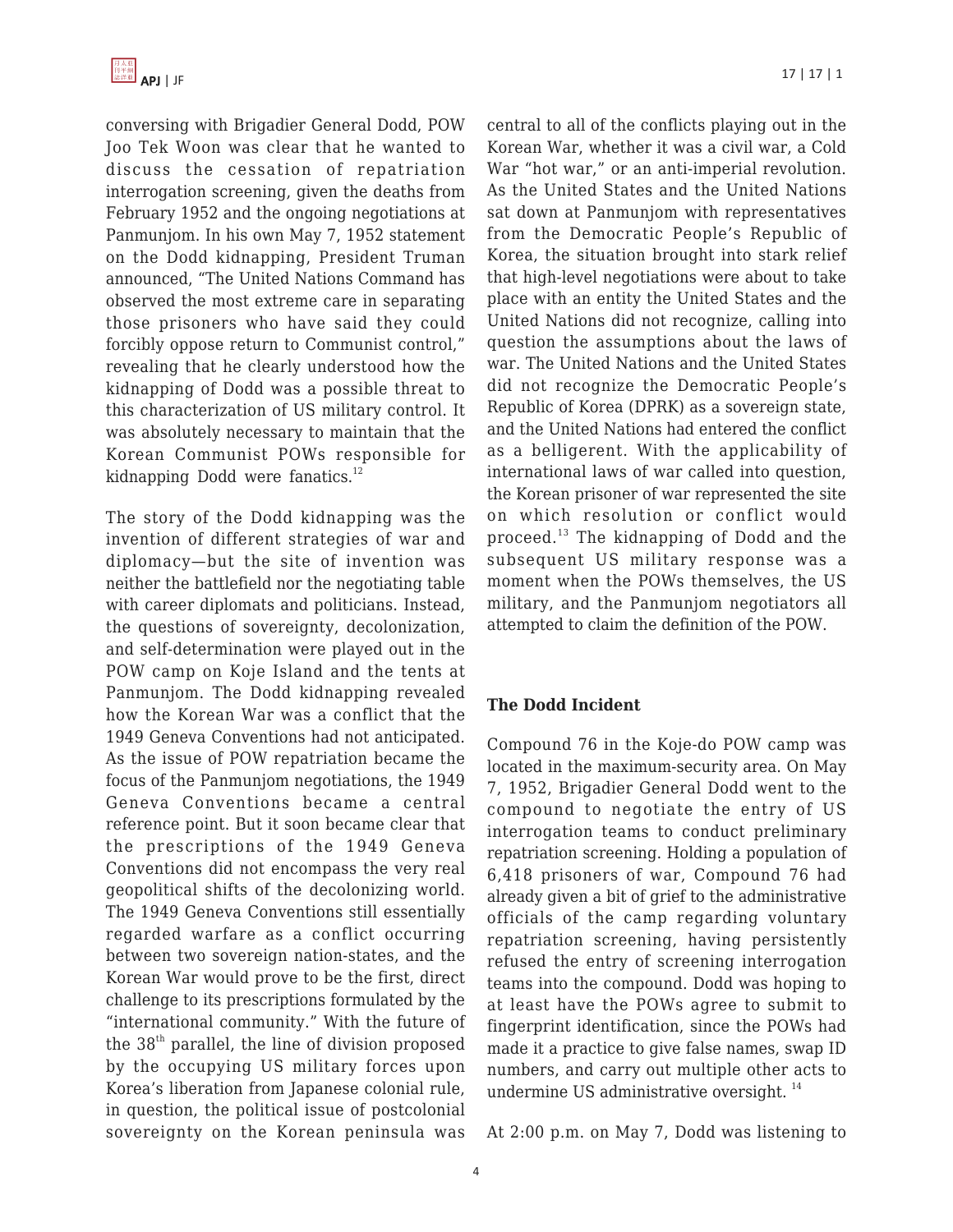

the list of requests and complaints compiled by Joo Tek Woon through the barbed-wire fence. A group of approximately six prisoners of war had gathered for the meeting. Although Joo could communicate adequately in English, one of the other POWs from the compound was serving as the official translator. The topics of discussion ranged from arranging weekly compound spokesmen meetings to material requests such as socks, raincoats, and toothbrushes. According to the statement of General Raven, who had stood beside Dodd, prior to the kidnapping, Joo had repeatedly invited Dodd inside the compound: "Please come inside the compound where we can resolve all the problems at a desk," and "please come inside and we will sit down and resolve our problems as gentlemen." At around 3:00 p.m., a work detail passed through the gate, and the POWs seized Dodd and carried him into their compound. Kim Chang Mo, who was the compound monitor for Compound 76, instructed their chief compound clerk, O Seong Kwon, to paint a banner with the following English message: "We capture Dodd. We guarantee his safety if there is shooting, such a brutal action then his life is danger [sic]." The banner unfurled from the compound's main building after Dodd disappeared inside the compound.



#### **POW compounds involved in the Dodd kidnapping case (National Archives and Records Administration)**

Once inside the compound, Joo Tek Woon made an extraordinary gesture toward Dodd – an apology. In his interrogation transcript, Joo, the spokesman for Compound 76 who had ordered Dodd's capture, recollected that after they had carried Dodd into the Compound, "I then … told the General … that we were sorry that we had captured him against his will, and that we would guarantee his safety and not harm him." Without the barbed-wire fence between them, the terms and meanings of the roles of camp commander and prisoner of war could have been dramatically altered. With the camp commander behind the barbed-wire fence, Joo's apology set a rather unexpected tone for Dodd's duration in Compound 76. Joo's statement, I suggest, revealed that it was crucial to establish that Dodd was still the camp commander, and the POWs were still prisoners of war.

What was at stake in this incident was the definition of the prisoner of war as a political subject. After Dodd's capture, Joo immediately began negotiating with the authorities through the barbed-wire fence, stating that representatives from the other POW compounds must be brought to Compound 76 in order to have a meeting with Dodd. With over 170,000 prisoners of war housed in the camp on Koje Island, the US military and ROKA forces had created multiple compounds. In hopes of negotiating this point, the US Army brought the senior colonel of the DPRK Army, Lee Hak Ku, to the main gate. In the words of Colonel William H. Craig, Lee was "the most influential officer PW." But on arrival at the compound, Lee simply stated: "it would be impossible to hold a meeting with a barbed wire fence separating us, therefore it would be necessary to enter the compound."<sup>15</sup>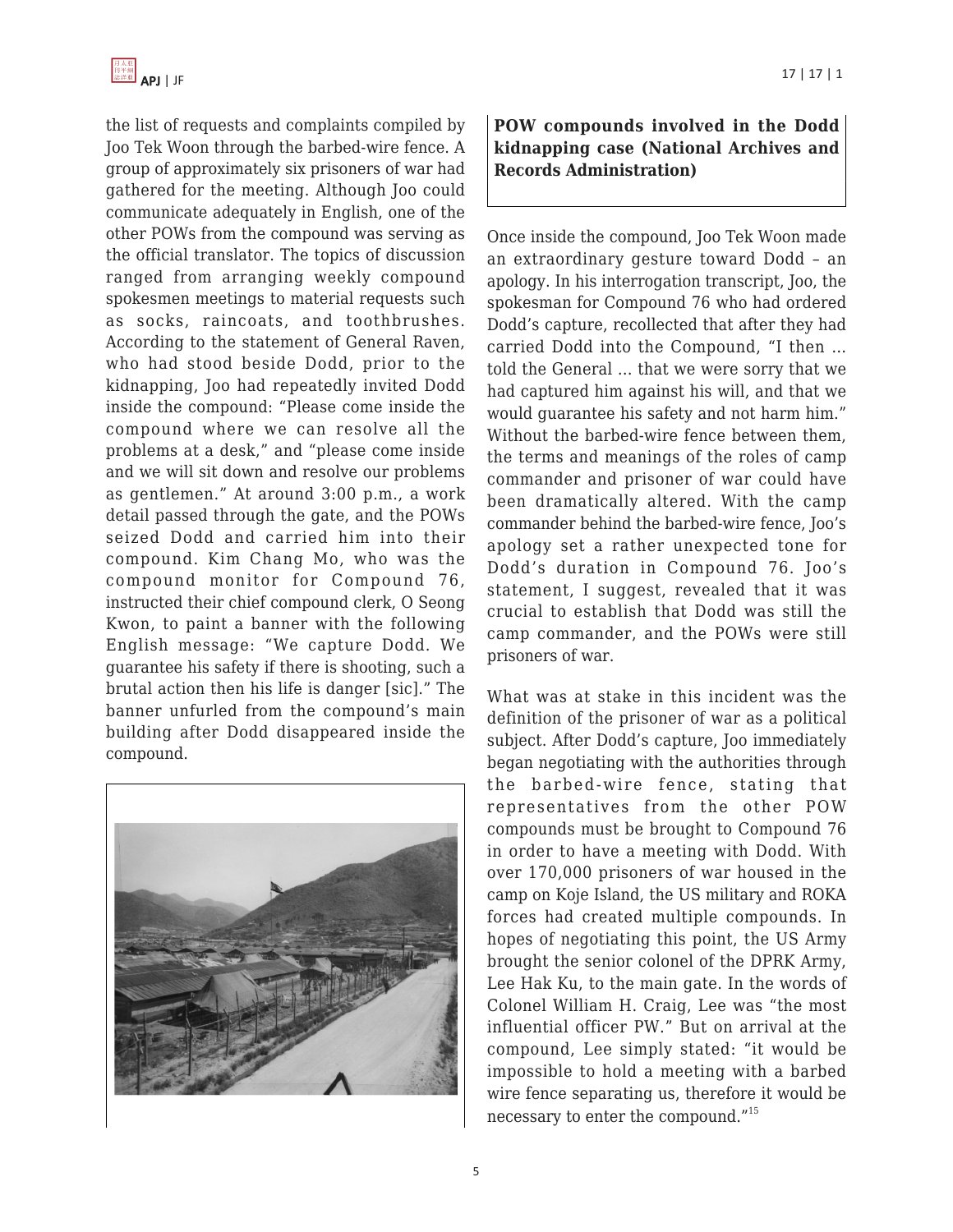

O Seong Kwon, the twenty-two-year-old POW clerk in Compound 76 who had also translated the words for the sign announcing Dodd's capture, went with Captains Havilland and Carroll to each compound in the maximumsecurity section. He spoke with the spokesman and commander of each compound, telling them about the successful capture of Dodd, "and that a meeting would be held with the General in Compound #76, and that they should all come." Kwon and the two US captains went to Compounds 96, 95, 607, 605, and then 66 and 62, bringing two representatives from each compound that held Communist POWs.<sup>16</sup>

Eventually, all the representatives from other Communist compounds arrived at #76. After multiple meetings with Dodd within the main compound tent, they moved to the Civilian Information and Education (CIE) building—the largest structure the compound designed for teaching US democracy and English to POWs. Now, however, it had been transformed into the site for a POW organizational activity unanticipated by the US Army. According to Dodd: "We were up on the stage of the platform; I would say there were about a dozen persons on the stage, and down in the chairs facing the stage, down on the lower level, there were three or four rows of persons."  $17$  The POWs collectively formed the "Korean Peoples Army and Chinese Volunteers Prisoners of War Representatives Association." Sitting at a desk on the stage above the members, Dodd signed a note recognizing this representative organization of POWs. This act of writing by Dodd was central to the project of the POWs—and it was clear that in order for the POWs to claim a redefinition of the POW as a political subject that they would need to transform—but also still require—the authority of the camp commander.

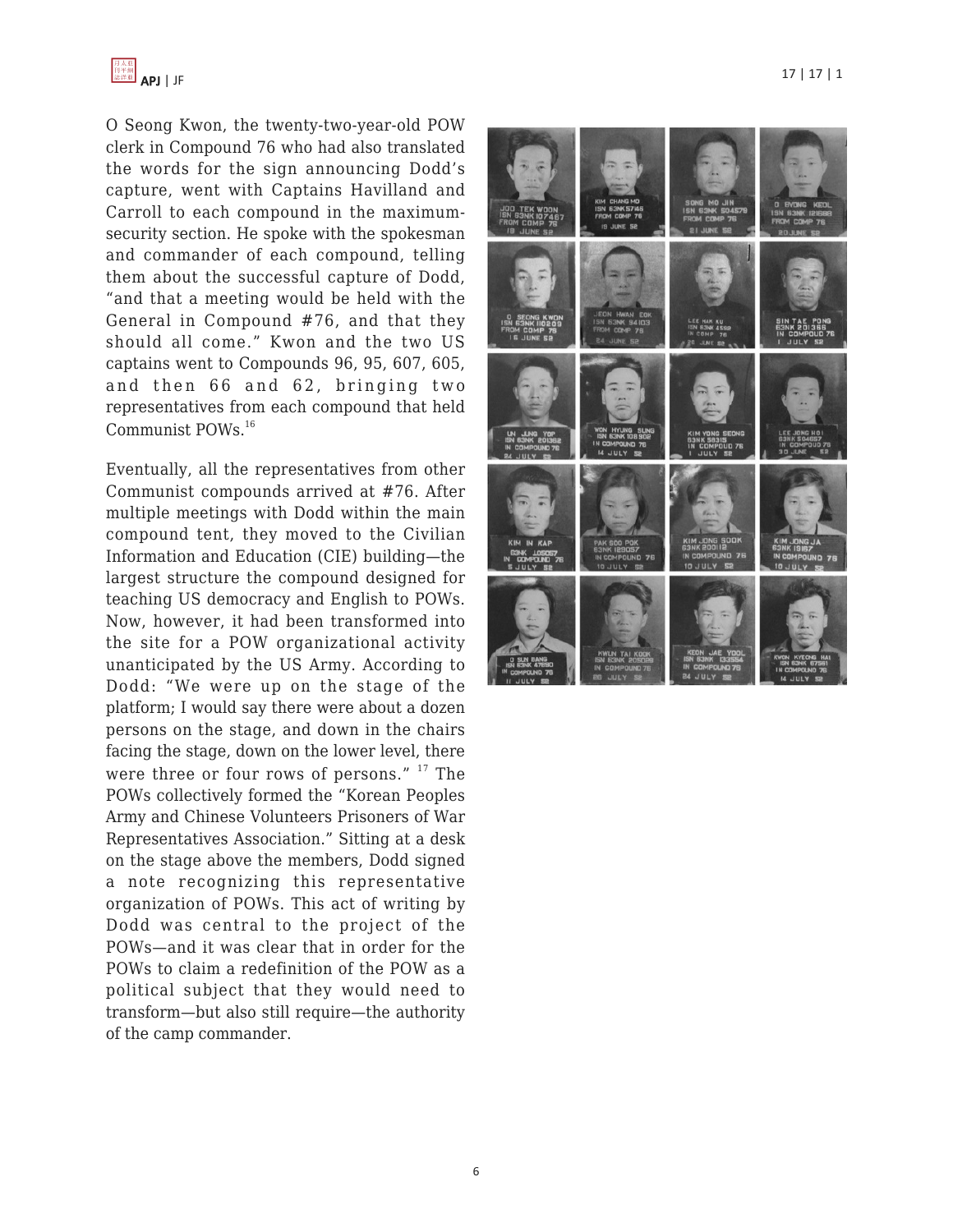

#### **Members of the Korean People's Army and Chinese Volunteers Prisoners of War Representatives Association (National Archives and Records Administration)**

Just as the space of the CIE building had been transformed into a diplomatic meeting hall, other spaces that Dodd occupied were similarly altered. After the meeting, the POWs escorted Dodd to a room that had been prepared for him: "rice mats on the floor and blankets on top of the rice mats, a wooden bunk, table, three chairs and rack on which to hang my clothes." As Senior Colonel Lee Hak Ku remarked in his interrogation: there were always two guards outside of the room, but they were there to "maintain the prestige" of Dodd. His meals

were prepared by the US military and delivered through the barbed-wire fence, the POWs noted in their interrogations—perhaps to help ease Dodd's ulcerated stomach, they did not give him their POW rations. But also, perhaps eating the POW rations would have challenged Dodd's hold onto his authority as camp commander. A performance of North Korean songs and plays had been planned that evening in the CIE building—and Brigadier General Dodd was a quest at this performance.<sup>18</sup>

The next morning, the POWs had arranged a certain morning routine—or ritual perhaps—for Brigadier General Dodd. In the five-hundredpage expanse of the investigation case file, there is one interrogation of a POW who was not directly involved with the kidnapping or the creation of the POW representative body—An Jong Un, a POW who served as the compound doctor. He gave the following testimony during his interrogation:

> Q: What knowledge do you have concerning the seizure of General DODD?

A: An unidentified POW came to the dispensary and requested that I accompany him to a tent near the mess hall in 3rd Bn area to treat General Dodd. En route to the tent I met Lee Hak Eu and he asked what I was doing. When I explained that I was going to treat the General, LEE stated, that is fine, go ahead. Upon arrival at the tent, General DODD was taking a bath in a metal tub made from an oil drum. About three (3) PW monitors were washing the General's body. … When the General had finished bathing I examined his finger and knees and observed they were healing. The Interpreter told me the General had a cough when he woke that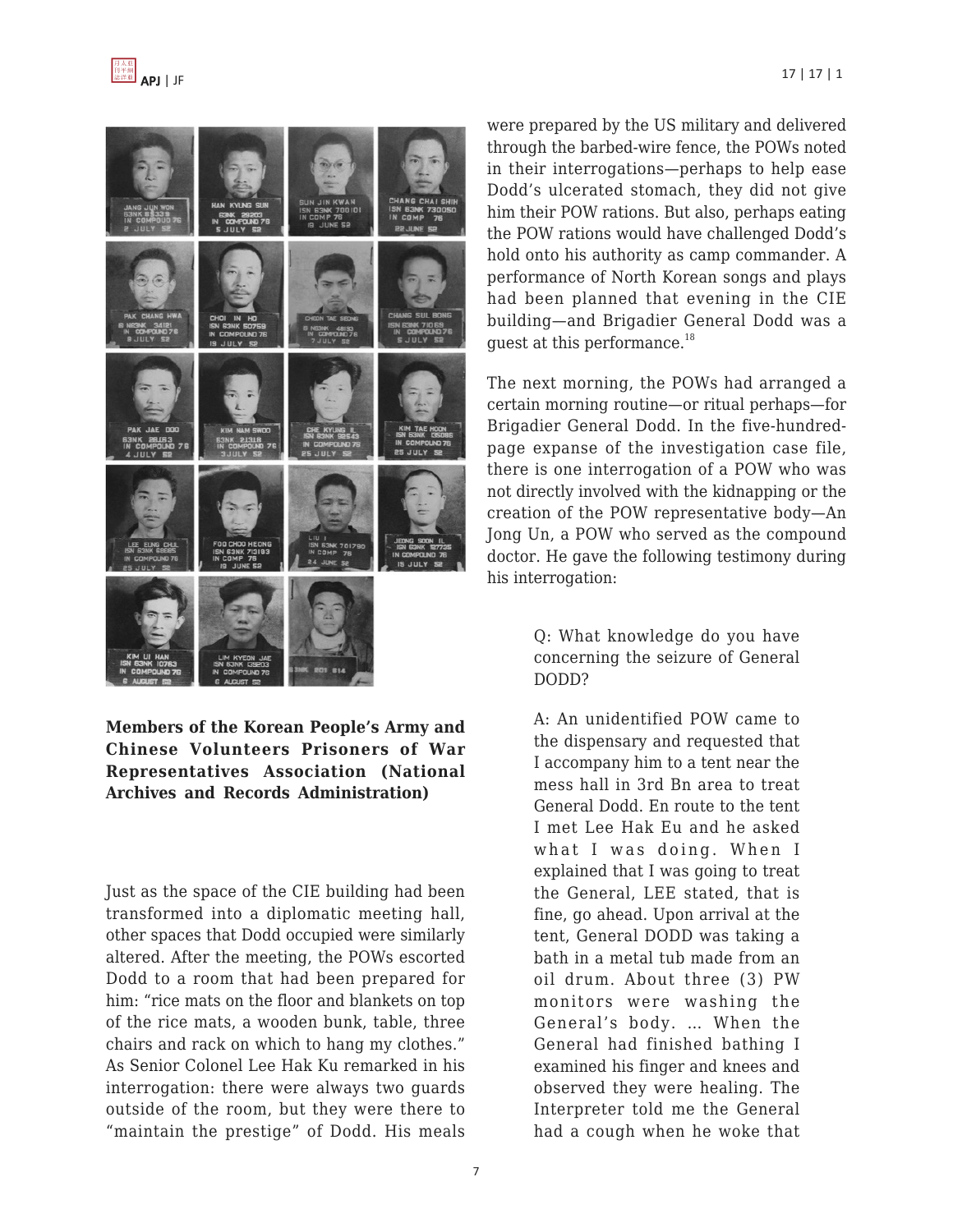morning, so I listened to his heart beat and examined his chest. He appeared to be in good condition. … In leaving, the General gave me a pack of cigarettes.<sup>19</sup>

The spectacle of Dodd being bathed by three POWs and then the careful medical attention Dodd received toed a line between the assertion of complete surveillance over his body and the provision of special services to an elite guest. Dodd was unmistakably a prisoner under the care of his captors, who were prisoners of war. Yet, there was no reversal of a binary hierarchy of power between a POW camp commander and the POW. The POWs did not replace Dodd in his position as camp commander. Instead, the POWs carefully marked Dodd's body and the space of the compound itself to establish and assert Dodd's authority—which they explicitly made contingent on their own authority as a collective of representatives for the POW camp.

On May 8, the POWs gave Dodd the most important document of the incident: a list of eleven functions and demands of the POW representative organization. Item 7 on the list was the most revealing: "In order to secure the business of this institute, we request four tents, ten desks, twenty chairs, one hundred K. T. paper and two hundred dozens of pencils, three hundred bottles of ink and two hundred stencil paper and one mimeograph." The organization wanted to create their own archive, their own bureaucratic overseeing function, for the POWs. When we ponder the meaning of such a demand and look at the very first item on their list of organizational functions, we can see how this move toward establishing the means of an archive on the POW was also a move toward claiming a legitimate sovereignty: "1) We organize the representatives of PW's association by total PWs of Korean Peoples Army and Chinese People's Candidates that are confined in Koje Island." In his interrogation,

Joo stated that after Lee Hak Ku was elected president of the PW representative association, he effectively "became the commander of all PW Compounds in the UN POW Camp #1."<sup>20</sup>

The bureaucracy they would create would approach the POW as the subject of a state, not simply a wartime category. The single, most important demand the POW organization made was the cessation of US military repatriation screening, claiming that the United States was forcing subjects of the DPRK to renounce the state's sovereign claims over them. Using their position as prisoners of war, these representatives in turn forced the international community to ask what type of political collective body the DPRK was—and to argue that it was a legitimate state.

In an effort to lessen, or triage, the damage from the capture of Dodd, the US military sent in General Colson to become the camp commander of Koje. Colson's duty was to announce to the POWs on his arrival that Dodd was no longer in command, and therefore all negotiations with him would be null and void. Colson delivered the following message via loudspeaker and writing to the members of Compound 76 at five minutes after midnight, the night of Dodd's capture:

> At about 1500 hours of 7 May certain PW of Compound 76, maliciously attacked Brigadier General Francis T. Dodd, then CG of this Camp and Lt Colonel W. R. Raven, CO of Enclosure Number 7. General Dodd against his violent opposition was forcibly carried into Compound 76 where he is now held a prisoner. Such an action is contrary to all the principles of the Geneva Convention. I am the new CG of this Camp and as such I am authorized by the rules of the Geneva Convention to order you to immediately release General Dodd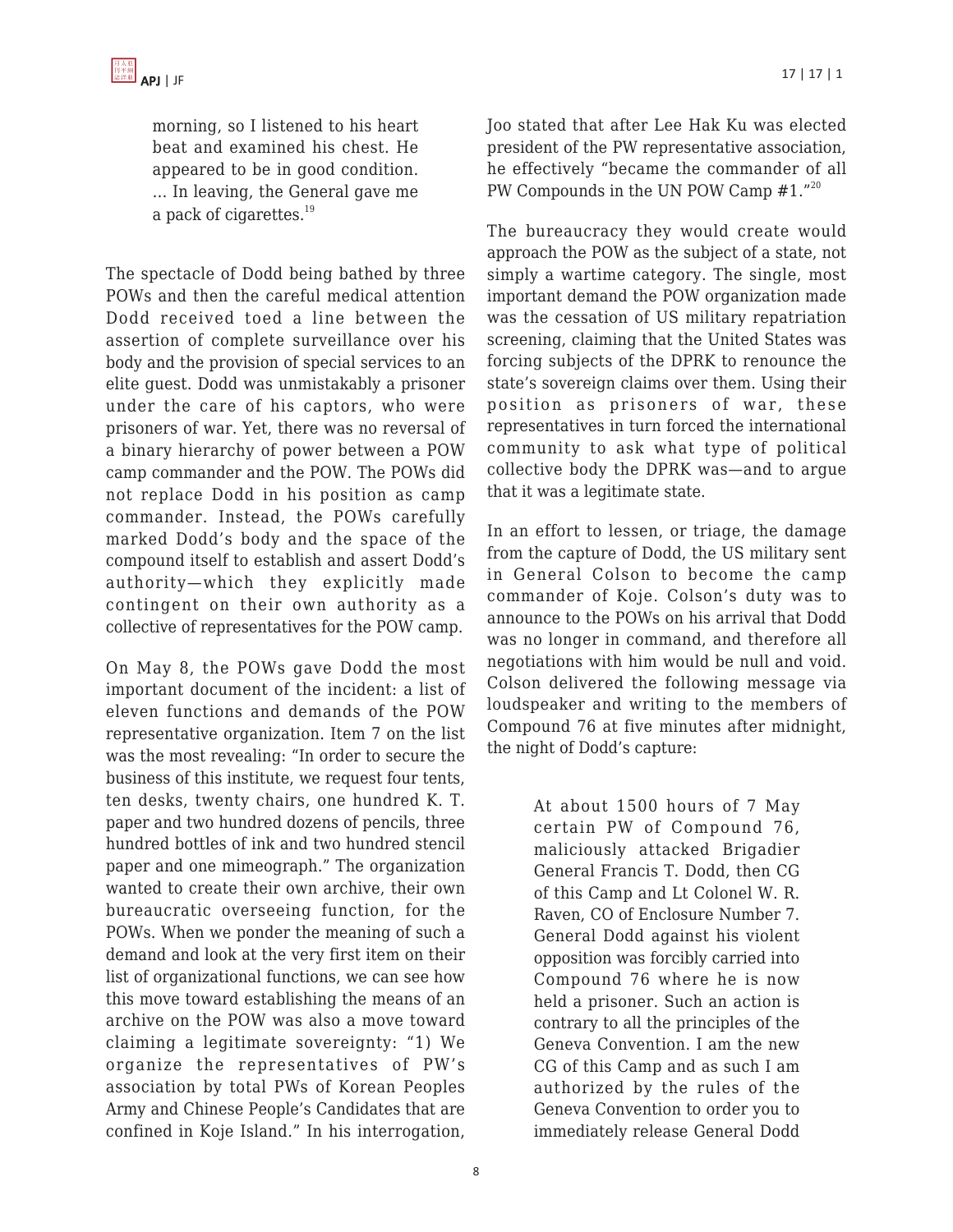and permit him to return safely. I do hereby order that you release him unharmed. $^{21}$ 

Dodd was not released. Instead, altogether twelve messages were sent through the barbedwire fence to the new camp command. A message sent to the US command on May 10, signed by Lee Hak Ku on behalf of the POW representative organization, provides a crucial frame through which to understand the functions of the organization they had created. "This Representative Group announce once again that the unwilling detention of Brig. Gen. Dodd, US Army, your predecessor by this Representative Group is the legal leading measure for the protection of lives and personal rights of our POWs who have been intimidated by unjust management handled by your authorities having decreased the authority of Geneva Convention and nullified the said Convention by the illegal management of POWs and the violence against the POWs."<sup>22</sup> The invocation of the Geneva Convention in this exchange message makes a very crucial discursive move: it unhinges the authority of the United States from the moral authority of international humanitarian law by stating that the United States was not synonymous with the international order.

Lee ended the message by writing, "I announce that American Brigadier General Dodd is, as he has reported, in utterly safe condition, being protected from all danger and there is not even the smallest change in his sanitary or mental condition could be seen. He is discussing with us in most usual condition. Your health and new result of practicing Geneva Convention is hoped for. Representing the representatives group of KPA and Chinese volunteer Troop PW by the approval of the then CG of PW Camp. Signed Lee, Hak Koo."<sup>23</sup> The POWs were not necessarily either surprised or perturbed by the change in command. They shifted bureaucratic strategies in their negotiations—all statements regarding past events of violence, and such, that had occurred under Dodd's command would be verified by Dodd's signature, and those statements regarding the future entitlements and functions of the POW representative organization would be signed by Colson.

On May 10, 1952, both Dodd and Colson had marked their signatures on the corresponding statements. On Dodd's release, the US military, in turn, immediately demoted both of them. It was the fact that they had signed their signatures on documents written up by POWs attesting to violence in the camps among multiple other items that led to the quick demise of both of these men's military careers. Their signatures were deemed acts of transgression.



**Brigadier General Francis T. Dodd. March 12, 1952 (National Archives and Records Administration)**

This edited excerpt comes from Chapter Four,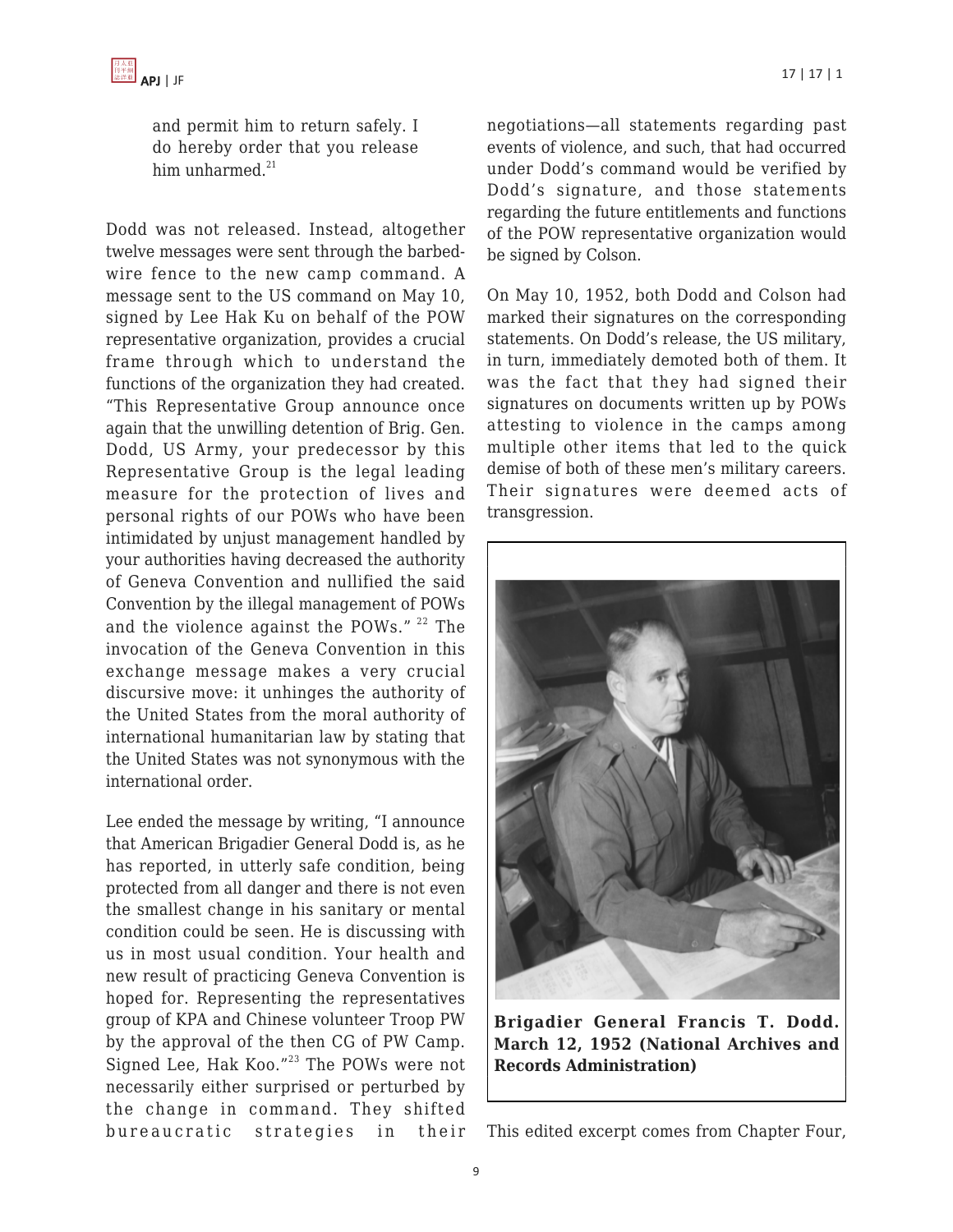"Koje Island: Mutiny, or Revolution," of The Interrogation Rooms of the Korean War: The Untold History (Princeton University Press: 2019). In this book, I tell the story of the Korean War through the wartime creation of, and intimate encounters in, four different military interrogation rooms: the US military, South Korean paramilitary youth groups, the North Korean and Chinese militaries, and the Indian Custodian Force. Traditional military histories of the Korean War have often focused on the  $38<sup>th</sup>$  parallel as the pivot to a story that has largely remained on the battlefield and in political backrooms, where the stakes have been either the US-Soviet Cold War or the North-South civil war on the Korean peninsula. The Interrogation Rooms of the Korean War reframes the Korean War as a global story of the making of liberal warfare in the midtwentieth century, as the interrogation room entered the international spotlight when the war shifted from being waged over the violation of a border (the  $38<sup>th</sup>$  parallel) to being waged over the violation of a human subject (the prisoner of war). Human interiority became the realm of warfare as the Korean War explicitly became a conflict where formal decolonization thrust international laws of war and the nationstate system into simultaneous crisis.

Drawing on newly declassified U.S. military intelligence files from the Korean War, oral history interviews with both former prisoners of war and interrogators, and bringing together multi-lingual and multi-national archival research on the POW issue, I uncover a trans-Pacific human drama of wartime survival and violence that spans three continents, multiple wars, and twentieth-century anti-colonial revolutions. Opening with Japanese American internment and the U.S. occupation of Korea, the book tracks two generations of individuals creating and moving in landscapes of interrogation in the United States and Asia from 1940 through the 1960s. The story follows a thousand Japanese Americans to Korea where they served as interrogators during the Korean War, traces the post-war journeys of Korean prisoners of war shipped by the United Nations and Indian military to India, Brazil, and Argentina, and finally maps out the movements of American POWs through the interrogation networks within Chinese and North Korean POW camps. The Korean War was a moment where both Asians and Americans became central to the story of the making of warfare in an era marked by World War II internment, US ambitions in East Asia, and the growing nonalignment movement.

The Korean War presents a three-fold puzzle for the scholar today: it was not officially a war but a "police action"; it is the only "hot war" of the Cold War that has still not come to an official end; and it is also the "forgotten war" within US mainstream historical consciousness. Yet it remains among the most consequential of US wars of the post-1945 era, its importance underlined by the inability to reach closure. The book argues that the Korean War was a foundational moment within a much longer and broader struggle over claims to political recognition and legitimate governance. In essence, the military interrogation room became an important battleground for demonstrating what kinds of governance would determine the contours of the international order. The Interrogation Rooms of the Korean War argues that the liberal project of regulating, not eliminating, warfare on the decolonizing globe was, in fact, a fundamental battle over defining sovereignty in the post-1945 era. Sovereignty in the age of Cold War decolonization was not simply about geopolitical territory, but also fundamentally about subject-making as the terrain for reconfiguring power and legitimacy, a historical legacy that continues to impact the wars of intervention today. The Korean War's awkward, puzzling character is not the contradiction, but rather exactly the point.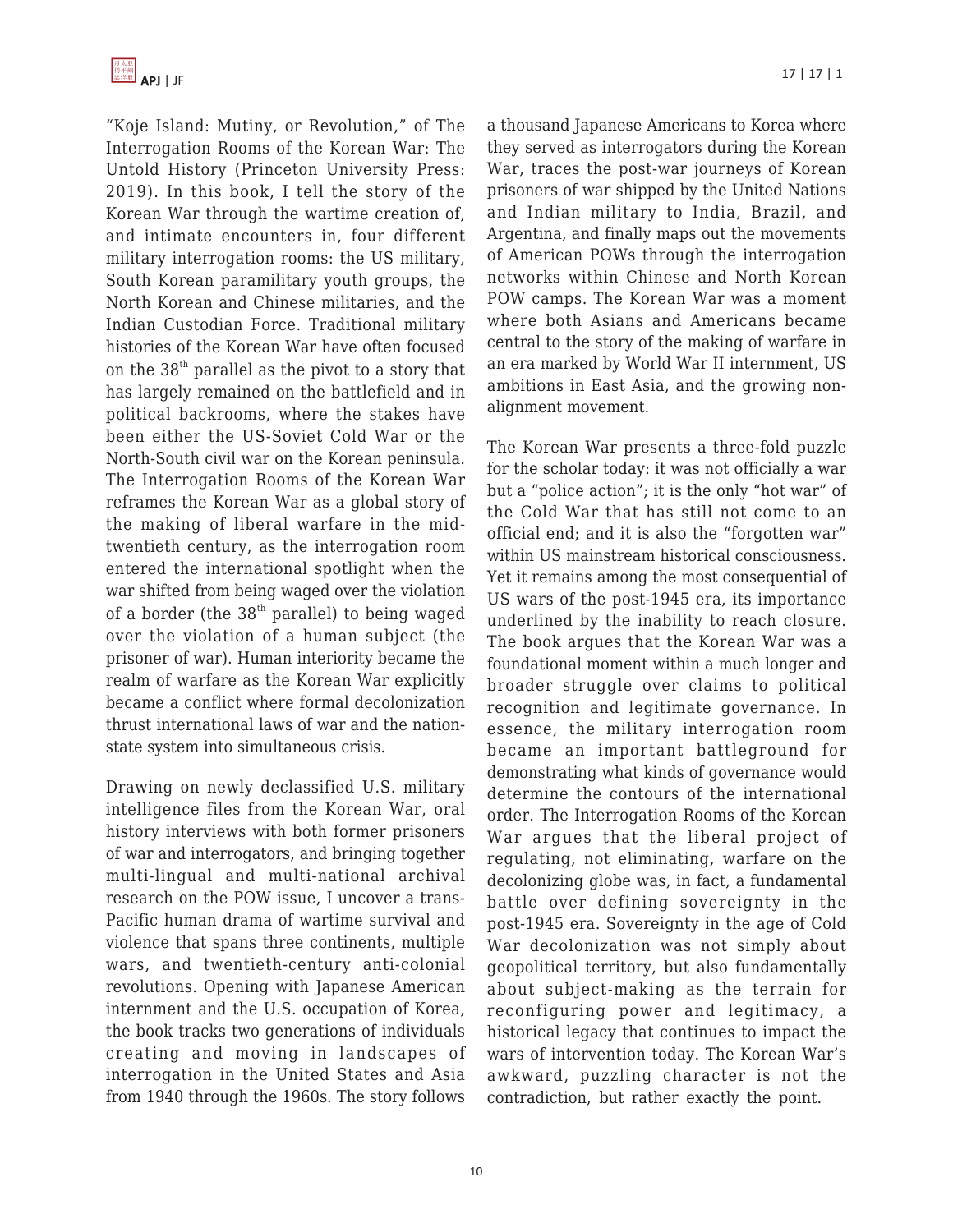**Monica Kim** is Assistant Professor in US and World History in the Department of History at New York University. She has published work in journals such as *Critical Asian Studies* and *positions: asia critique* concerning US empire, war-making, and East Asia. She is also a member of the Editorial Collective for *Radical History Review*. Her new book, [The](https://press.princeton.edu/titles/13302.html) [Interrogation Rooms of the Korean War: The Untold History](https://press.princeton.edu/titles/13302.html) (2019), was published by Princeton University Press.

# **Notes**

<sup>1</sup> Murray Schumach, "Gen. Dodd Is Freed by Koje Captives Unhurt and Happy," New York Times, May 11, 1952.

 $2$  Details from Case File #33; Box 8; Post Capture Summaries; Historical Reports of the War Crimes Division, 1952–54, War Crimes Division, Records of the Office of the Judge Advocate General; Record Group 153; NARA, College Park, Maryland (hereafter "Case File #33").

3 Alexander Liosnoff Collection, Box 1, Folder: Korean War Press Releases and Wire Service Teletypes (Brigadier General Francis T. Dodd), Hoover Institution Archives. (A version of Zalburg's narrative appears in the Chicago Daily Tribune on May 12, 1952, in "20 Tanks Scare Reds into Freeing Dodd: Army Rushes Force to POW Island by Ships." At that time, Zalburg was working as an International News Service correspondent.)

<sup>4</sup> "A Time to Pause and Reflect," Madison Press, Madison County, OH, May 23, 2009.

<sup>5</sup> "Use Force to Release Hostage if Necessary, Gen. Ridgway Rules," Los Angeles Times, May 9, 1952; "UN Rejects Red Terms to Free General," Atlanta Daily World, May 10, 1952; "Koje Fantastic," New York Times, May 11, 1952.

 $^6$  Lindesay Parrott, "U.S. General Seized by Red Prisoners at Koje as Hostage," New York Times, May 9, 1952.

 $7$  "UN Rejects Red Terms to Free General," Atlanta Daily World, May 10, 1952.

<sup>8</sup> Murray Schumach, "General Believed Unhurt," New York Times, May 10, 1952.

9 Alexander Liosnoff Collection, Box 1, Folder: Korean War Press Releases and Wire Service Teletypes (Brigadier General Francis T. Dodd), Hoover Institution Archives.

 $10$  Special to the New York Times, "truman endorses u.n. truce stand rejected by reds; He Denounces as 'Repugnant' to World Foe's Insistence on Repatriation of Captives backs ridgway 'package' Acheson and Foster Also See Allies Offering Fair Terms for Cease-Fire Accord truman endorses korea truce stand," New York Times, May 8, 1952.

 $11$  Case file #87, Box 5, POW Incident Investigation Case Files, 1950-1953; Office of the Provost Marshall; Office of the Assistant Chief of Staff, G-1; Headquarter, US Army Forces, Far East, 1952-1957; Record Group 554; NARA, College Park, Maryland.

<sup>12</sup> "Truman Endorses UN Truce Stand Rejected by Reds," *The New York Times*, May 8, 1952.  $13$  There is a great deal of scholarship examining and analyzing the development of international humanitarian law especially after 1945. For a general overview, see Geoffrey Best, War and Law since 1945 (Oxford: Clarendon Press, 1997) and his other monograph, Humanity in Warfare (New York: Columbia University Press, 1980). A significant book on Panmunjom is Hakjae Kim, *P'anmunjŏm ch'eje ŭi kiwŏn: Han'guk Chŏnjaeng kwa chayujuŭi p'yŏnghwa kihoek [The Origins of the Panmunjom Regime]*, (Seoul: Humanitas, 2015).